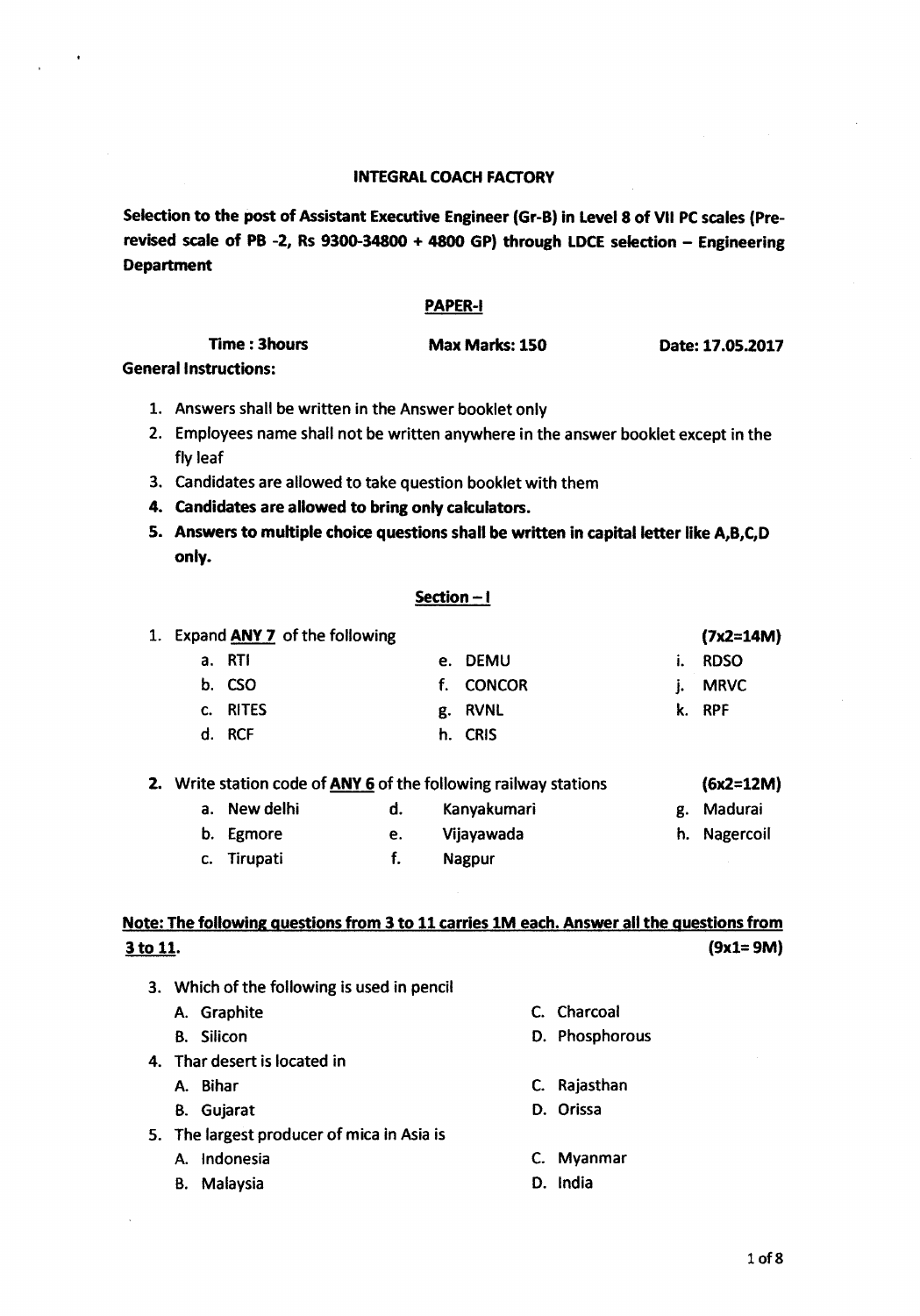- 6. The rock formations that cannot store ground water are called
	-
	- B. Aquicludes D. Sprin
- 7. What does EPROM stands for
	- A. Electric programmable read C. Evaluable philotic random only memory and the control of the control optic memory
	- B. Erasable programmable read D. None of the above only memory
- 8. National academy of Indian railways is situated at
	-
	-
- 9. Who invented the first controllable flying airplane
	-
	-
- 10.Who was the first Indian captain of Indian test cricket team
	- A. Vijay Hazare C. Lala Amaranath
	-
- 11. NITI Aayog is formed in place of
	- A. Planning commission
	- B. Election commission

# **Answer anyone of the following questions ( 12or 13 only)**

- 12.Write short notes on **(3x5= 15M)**
	- a. Division of states/UT into regions as per official language rules
	- b. Conditions to fulfil to consider a person having proficiency in Hindi as per official language rules
	- c. Rules to be followed for communications between central government offices of various regions as per official language rules.

**OR**

- 13.Write short notes on
	- a. Swacha bharat program
	- b. Recent Demonetisation in india
	- c. Renewable energy sources

20fS

- A. Aquifers C. Perched aquifer
	-
	-
	-
- A. Varanasi C. Vadodara
- B. Nasik D. Secunderabad
- A. South brothers C. Wright brothers
- B. Bright brothers **B. Bright brothers D. Lidenbergh brothers** 
	-
- B. C K Naidu D. Vijay Merchant
	- C. Central bureau of investigation
	- D. Central vigilance commission

**(3x5= 15M)**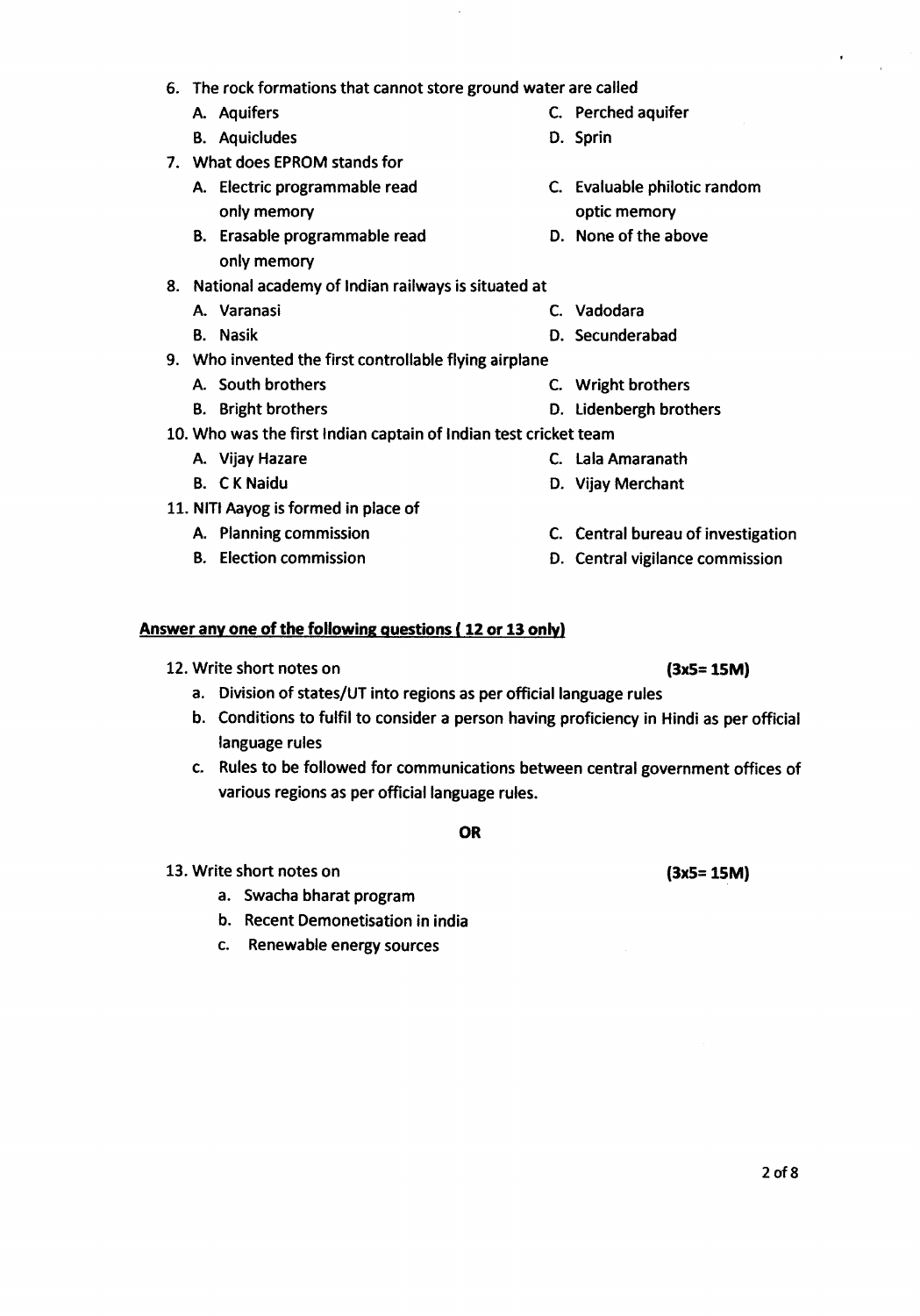## Section -- II

# Note: Choose the correct answer. Answer all questions which carry 1 mark each

 $\sim 10^6$ 

 $\bar{z}$ 

 $\ddot{\phantom{1}}$ 

|             |                                                                                                 |      | 145XI= 451            |
|-------------|-------------------------------------------------------------------------------------------------|------|-----------------------|
|             | 1. To find the area of a land which type of compass survey is used?                             |      |                       |
|             | A. Closed traverse                                                                              |      | C. Both of the above  |
|             | <b>B.</b> Open Traverse                                                                         |      | D. None of the above  |
|             | 2. What is the RF of a scale of $1 \text{ cm} = 1000 \text{ m}$                                 |      |                       |
|             | A. 1:100                                                                                        | C.   | 1:10000               |
|             | B. 1:1000                                                                                       |      | D. 1:100000           |
|             | 3. $=$ = = = = symbol in survey maps indicates which of the following?                          |      |                       |
|             | A. Canal                                                                                        |      | C. Un-metalled road   |
|             | <b>B.</b> Metalled road                                                                         |      | D. Railway line       |
|             | 4. In a plan, a 10 cm scale drawn shrunks to 9.7 cm. If the scale of the given plan is          |      |                       |
|             | written as 1:250, what is the actual length of a line which at present shows 10 cm?             |      |                       |
|             | A. 25m                                                                                          |      | C. 25.77m             |
|             | B. 24.25m                                                                                       |      | D. None of the above  |
|             | 5. What is the fundamental principle of surveying?                                              |      |                       |
|             | A. Working from part to                                                                         |      | C. Both of the above  |
|             | whole                                                                                           |      | D. None of the above  |
|             | B. Working from whole to                                                                        |      |                       |
|             | part                                                                                            |      |                       |
|             | 6. What is the no. Of significant digits in 4.700m                                              |      |                       |
| A. 2        |                                                                                                 | C.4  |                       |
| B. 3        |                                                                                                 | D. 5 |                       |
|             | 7. Alidade is used in                                                                           |      |                       |
|             | A. Chain survey                                                                                 |      | C. Plane table survey |
|             | <b>B.</b> Compass survey                                                                        |      | D. Theodolite survey  |
|             | 8. Departure of a traverse side is given by (if I and $\theta$ are the length and azimuth of a  |      |                       |
|             | traverse side)                                                                                  |      |                       |
|             | A. Isin $\theta$                                                                                |      | C. Itan $\theta$      |
|             | B. $\text{I} \cos \theta$                                                                       |      | D. $I \csc \theta$    |
|             | 9. To determine the state of stress at any point, how many components are required?             |      |                       |
| A. 5        |                                                                                                 | C.7  |                       |
| <b>B.</b> 6 |                                                                                                 | D. 8 |                       |
|             | 10. What is the relation between shear stress $(\tau)$ and complementary shear stress $(\tau')$ |      |                       |
|             | A. $\tau > \tau'$                                                                               |      | C. $\tau = \tau'$     |
|             | B. $\tau < \tau'$                                                                               |      | D. None of the above  |
|             | 11. A circular bar 40 mm diameter carries an axial tensile load of 105 kN. What is the          |      |                       |
|             | maximum tensile stress in the har?                                                              |      |                       |

- 
- 

- - maximum tensile stress in the bar?
		- A. 83.55  $MN/m<sup>2</sup>$
		- B. 83.55  $N/m^2$
- 
- 
- C. 83.55 kN/m<sup>2</sup>
- D. None of the above

(45xl=4SM)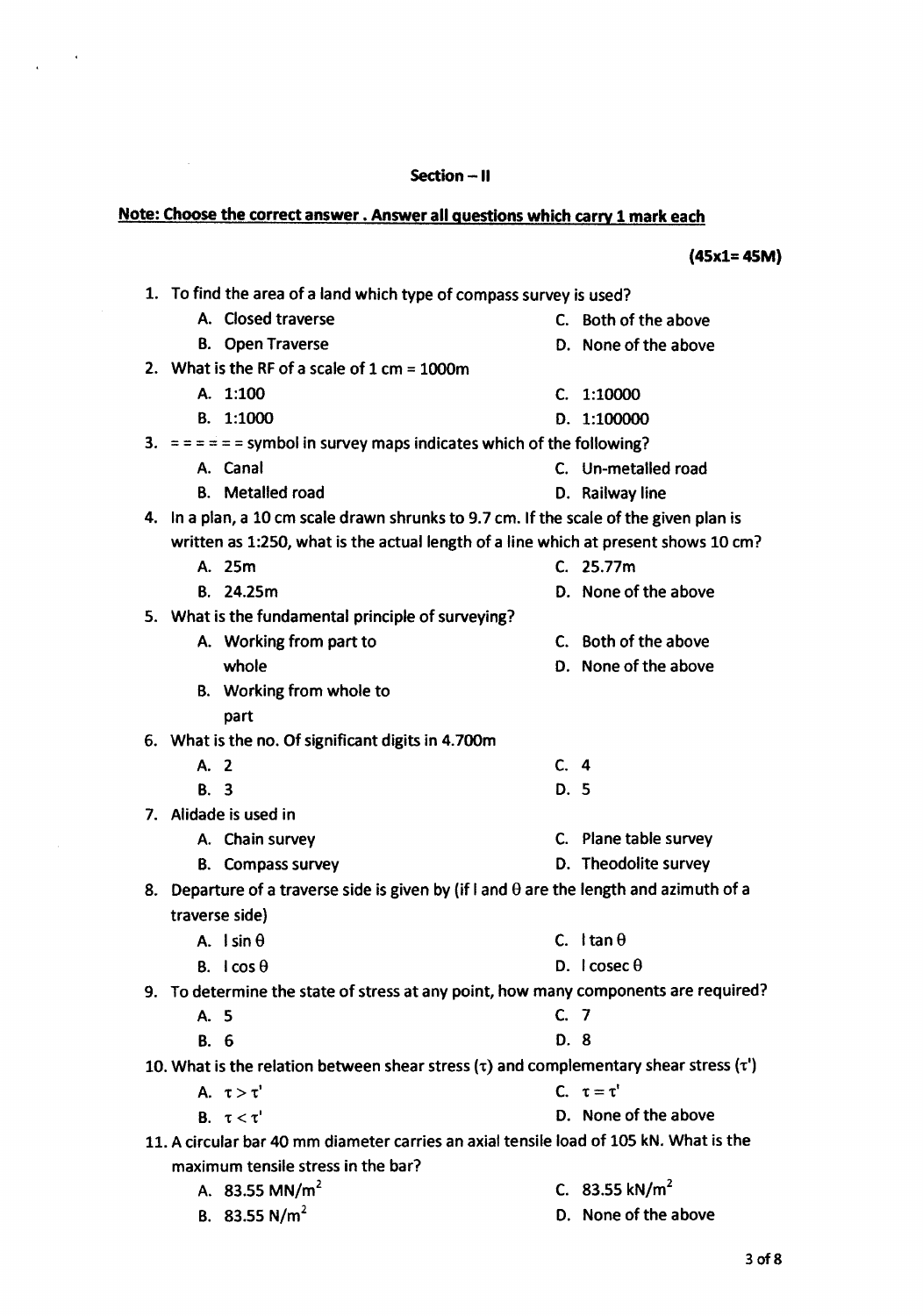12. What is the unit of strain?

A. mm C. m

B. cm D. none of the above

13. The relation between young's modulus (E), Modulus of rigidity (G) and bulk

modulus (K) is

| A. $E = 9GK/(3K+G)$ | C. $E = 9GK/(3G+K)$ |
|---------------------|---------------------|
| B. $E = 3GK/(3G+K)$ | D. $E = 3GK/(3K+G)$ |

- 14. A simply supported beam AB of 6m length is loaded with 10kN of load at 2m from the A end. The moment at B end is equal to
	- A. 20kNm C. 60kNm
	- B. 40kNm D. None of the above
- 15. A cantilever beam AB of length 5m is fixed at A. Self weight of the beam is 2kN/m. A concentrated load of 3kN is applied at free end B. The shear force at a distance of 2m from fixed end A is equal to

A. 6kN

- B. 6kN/m D. 9kN/m
- 16. Euler's buckling load (Pe) for <sup>a</sup> column of length *'l' ,* having least moment of inertia as *'I'* and young modulus *'E'* isgiven by
	- A.  $P_e = \pi^2 E I I^2$ C.  $P_e = E I / \pi^2 L^2$
	- B.  $P_e = \pi E V L^2$

17. long and short columns generally fail under load due to

- A. Crushing and buckling C. Buckling only respectively
- B. Buckling and crushing respectively
- 18. In the limit state design the partial safety factor for material strength for steel is taken as
	- A. 1.5 B. 1.15 C. 1.25 D. 1.35
- 19. Which circular compression member will have higher strength?
	- A. With circular ties C. Without ties
	- B. With spiral ties **B.** None of the above
- 20. What are the minimum and maximum %ge of longitudinal reinforcement in columns?
	- A. 0.8 % and 6% of gross cross sectional area of column C. 1%and 8% of gross cross sectional area of column
	- B. 0.8 %and 6% of effective cross sectional area of D. 1%and 8% of effective cross sectional area of column column

21. The minimum no of longitudinal bars to be provided in a column are

- A. 4 C. 6
- B. 5 D. 7
- C. 9kN
	-
- 
- D. Crushing only
- D.  $P_e = E I / \pi L^2$ 
	-
	-
-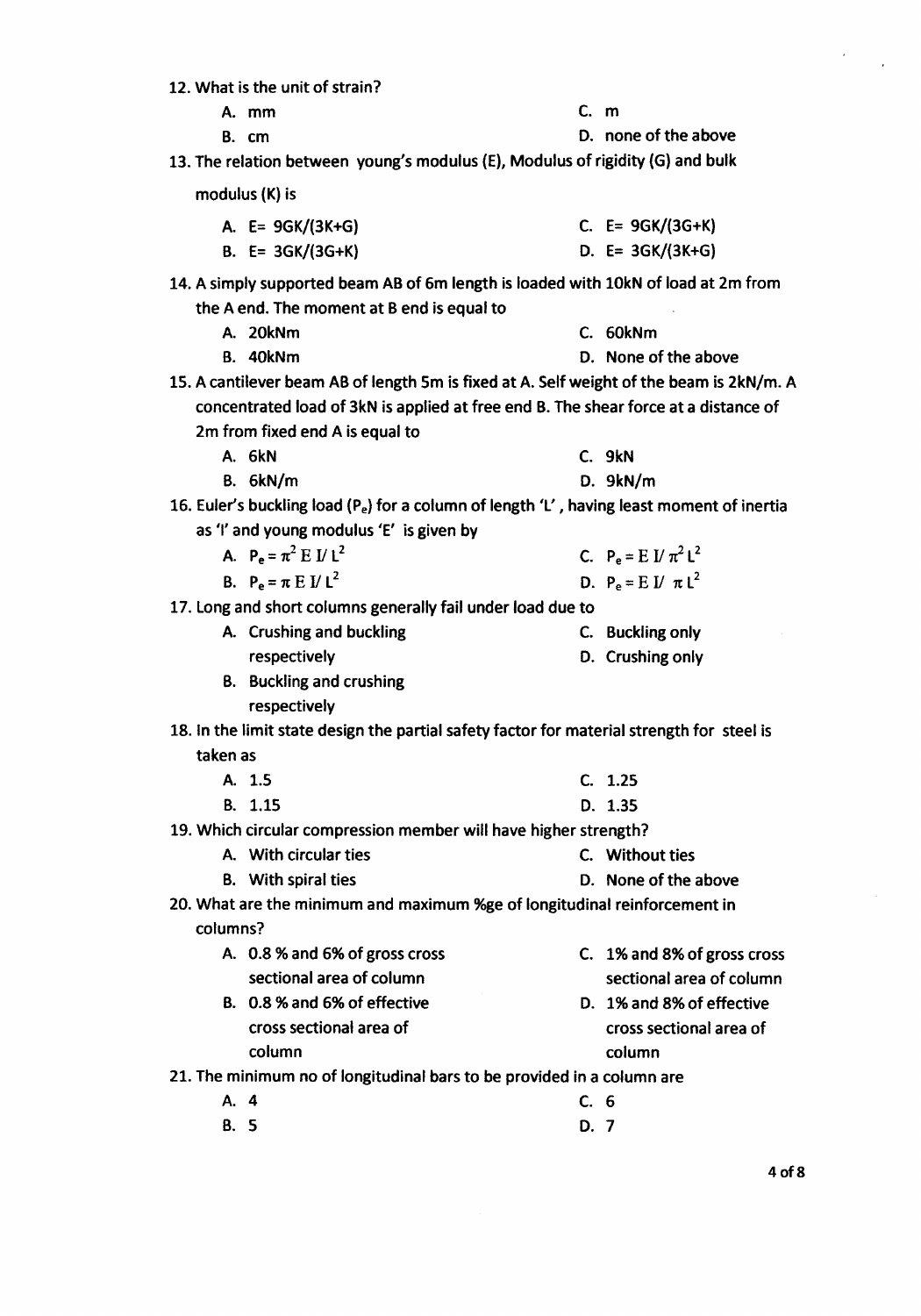|              | 22. In normal cases, in how many days props under a slab with a span of 4.5m can be                    |      |                  |
|--------------|--------------------------------------------------------------------------------------------------------|------|------------------|
| removed?     |                                                                                                        |      |                  |
|              | A. 3 days                                                                                              |      | $C.$ 14 days     |
|              | B. 7 days                                                                                              |      | D. 21 days       |
|              | 23. Side face reinforcement is provided when the depth of the web of the exceeds                       |      |                  |
|              | A. 500mm                                                                                               |      | C. 1000mm        |
|              | <b>B.</b> 750mm                                                                                        |      | D. 1250mm        |
|              | 24. The maximum water cement ratio for severe exposure condition is                                    |      |                  |
|              | A. 0.45                                                                                                |      | C. 0.38          |
|              | B. 0.40                                                                                                |      | D. 0.35          |
|              | 25. Effective width of flange of a T beam fixed at both ends with a effective span of 6m,              |      |                  |
|              | thickness of web as 25cm and thickness of flange as 120mm as per IS 456 is                             |      |                  |
|              | A. 111cm                                                                                               |      | C. 197cm         |
|              | B. 157cm                                                                                               |      | D. 207cm         |
|              | 26. All structural steel normally conform to                                                           |      |                  |
|              | A. IS 226                                                                                              |      | C. IS 1929       |
|              | <b>B.</b> IS 456                                                                                       |      | D. IS 814        |
|              | 27. If the porosity of a soil is 25% then the voids ratio is equal to                                  |      |                  |
|              | A. $1/2$                                                                                               |      | C. 1/4           |
|              | B. 1/3                                                                                                 |      | D. 1/5           |
|              | 28. The symbol used to denote silt in IS classification of soil is                                     |      |                  |
| A. G         |                                                                                                        |      | C. M             |
| <b>B.</b> S  |                                                                                                        | D. C |                  |
|              | 29. How many cubes to be casted while concreting for a quantity of 36m <sup>3</sup> in a shift?        |      |                  |
| A. 4         |                                                                                                        |      | C. 12            |
| <b>B.</b> 8  |                                                                                                        |      | D. 16            |
|              | 30. As per IRS code of practice for RCC, the bridges in coastal areas like Chennai to be               |      |                  |
| designed for |                                                                                                        |      |                  |
|              | A. 50 years                                                                                            |      | C. $100$ years   |
|              | B. 80 years                                                                                            |      | D. 120 years     |
|              | 31. As per IRS code of practice for RCC, the minimum cover to be provided from                         |      |                  |
|              | durability consideration for column subjected to mild environment exposure is                          |      |                  |
|              | A. 25mm                                                                                                |      | C. 50mm          |
|              | <b>B.</b> 40mm                                                                                         |      | <b>D.</b> 75mm   |
|              | 32. Computer software generally used for analysis and design of RCC members is                         |      |                  |
|              | A. AutoCAD                                                                                             |      | C. STADD         |
|              | B. FEM                                                                                                 |      | D. PERT          |
|              | 33. If the bulk density of the soil is 20.9kN/m <sup>3</sup> and water content is 10%, the dry density |      |                  |
| is           |                                                                                                        |      |                  |
|              | A. $19 \text{ kN/m}^3$                                                                                 |      | C. 19.3 kN/ $m3$ |
|              | B. 20 kN/ $m3$                                                                                         |      | D. 21.9 kN/ $m3$ |

 $\frac{1}{4}\left(1-\frac{1}{2}\right)\left(1-\frac{1}{2}\right)$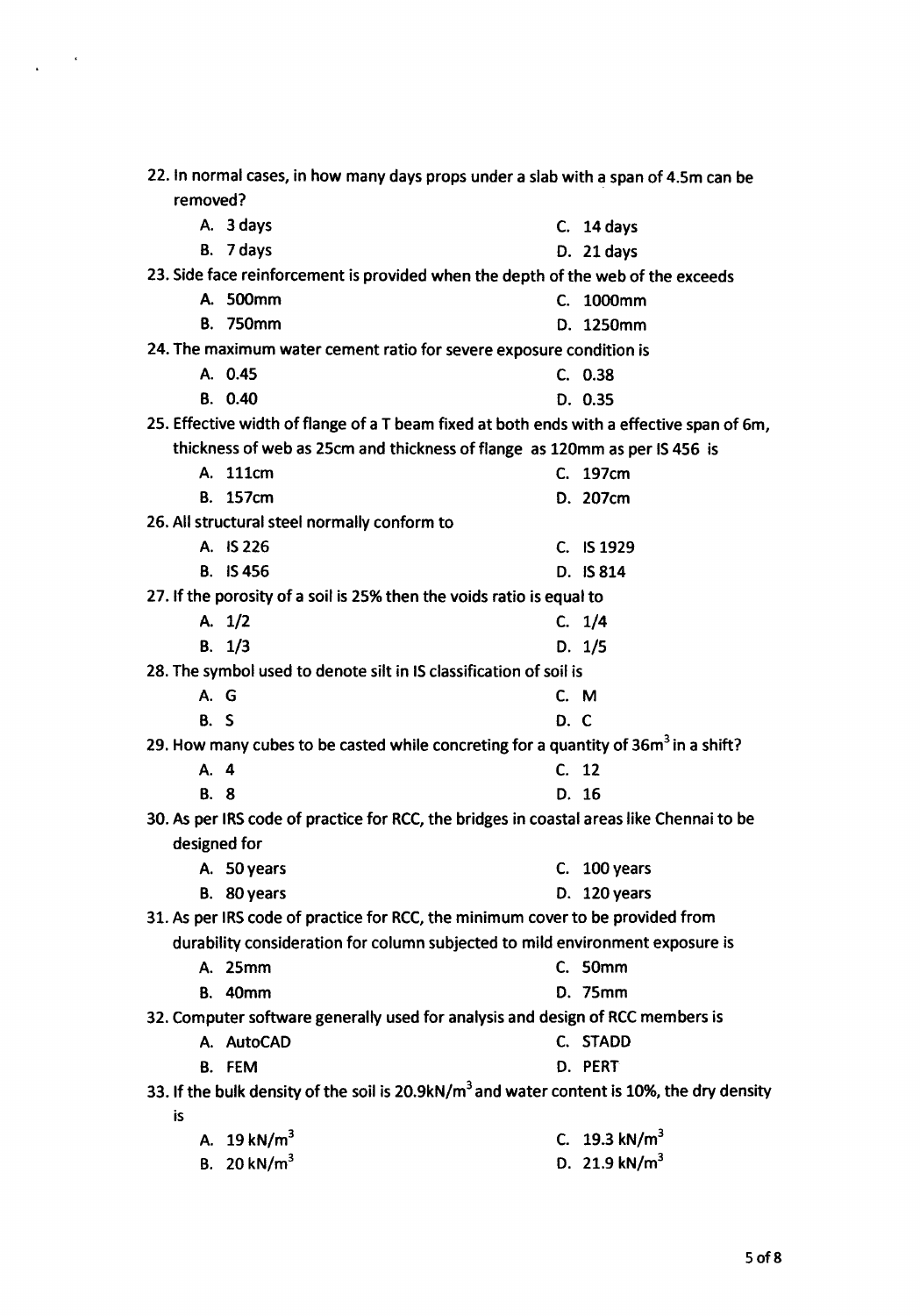| 34. In Rankine's earth pressure theory, the coefficient of wall friction for sandy soils is |                              |
|---------------------------------------------------------------------------------------------|------------------------------|
| taken as                                                                                    |                              |
| A. Zero                                                                                     | C. 0.3                       |
| B. 0.15                                                                                     | D. 0.33                      |
| 35. Soil bearing capacity theories are developed by                                         |                              |
| A. Terzaghi                                                                                 | C. Both of the above         |
| <b>B.</b> Meyerhof                                                                          | D. None of the above         |
| 36. Venturimeter works on                                                                   |                              |
| A. Bernoulli's theorem                                                                      | C. Terzaghi's principle      |
| <b>B.</b> Bohr's theorem                                                                    | D. Rankine's theorem         |
| 37. The loss of head, due to friction, in a pipe of 1m dia and 15km long, which carries     |                              |
| water with a velocity of 1m/s is (Assume coefficient of friction as 0.005 and neglect       |                              |
| minor losses)                                                                               |                              |
| A. 14.29m                                                                                   | C. 15.29m                    |
| B. 14.79m                                                                                   | D. 15.79m                    |
| 38. Total maximum dissolved solids permissible in drinking water as per Works manual        |                              |
| in mg/l is                                                                                  |                              |
| A. 300                                                                                      | C. 500                       |
| B. 400                                                                                      | D. 600                       |
| 39. Chlorine is used in treatment of water for                                              |                              |
| A. Sedimentation                                                                            | C. Aeration                  |
| <b>B.</b> Filtration                                                                        | D. Disinfection              |
| 40. The estimated water supply per head in workshops as per works manual in litres is       |                              |
| A. 10                                                                                       | C. 20                        |
| <b>B.</b> 15                                                                                | D.30                         |
| 41. Scour sluice is provided at                                                             |                              |
| A. Highest point of pipe line                                                               | C. Anywhere in the pipe line |
| B. Lowest point of pipe line                                                                | D. None of the above         |
| 42. The residual pressure in distribution pipe for 2 storied building is                    |                              |
| A. 7m                                                                                       | C. 17m                       |
| <b>B.</b> 12m                                                                               | D. 22m                       |
| 43. The maximum no of 20mm dia service pipes permitted for connection to a 100mm            |                              |
| dia main pipe are                                                                           |                              |
| A. 26                                                                                       | C. 46                        |
| <b>B.</b> 36                                                                                | D. 56                        |
| 44. Minimum dia of sewer in plain areas is                                                  |                              |
| A. 150mm                                                                                    | C. 250mm                     |
| <b>B.</b> 200mm                                                                             | D. 300mm                     |
| 45. Sludge digestion in septic tanks is                                                     |                              |
| A. Aerobic                                                                                  | C. Both of the above         |
| <b>B.</b> Anaerobic                                                                         | D. None of the above         |
|                                                                                             |                              |

 $\mathcal{L}^{\text{max}}_{\text{max}}$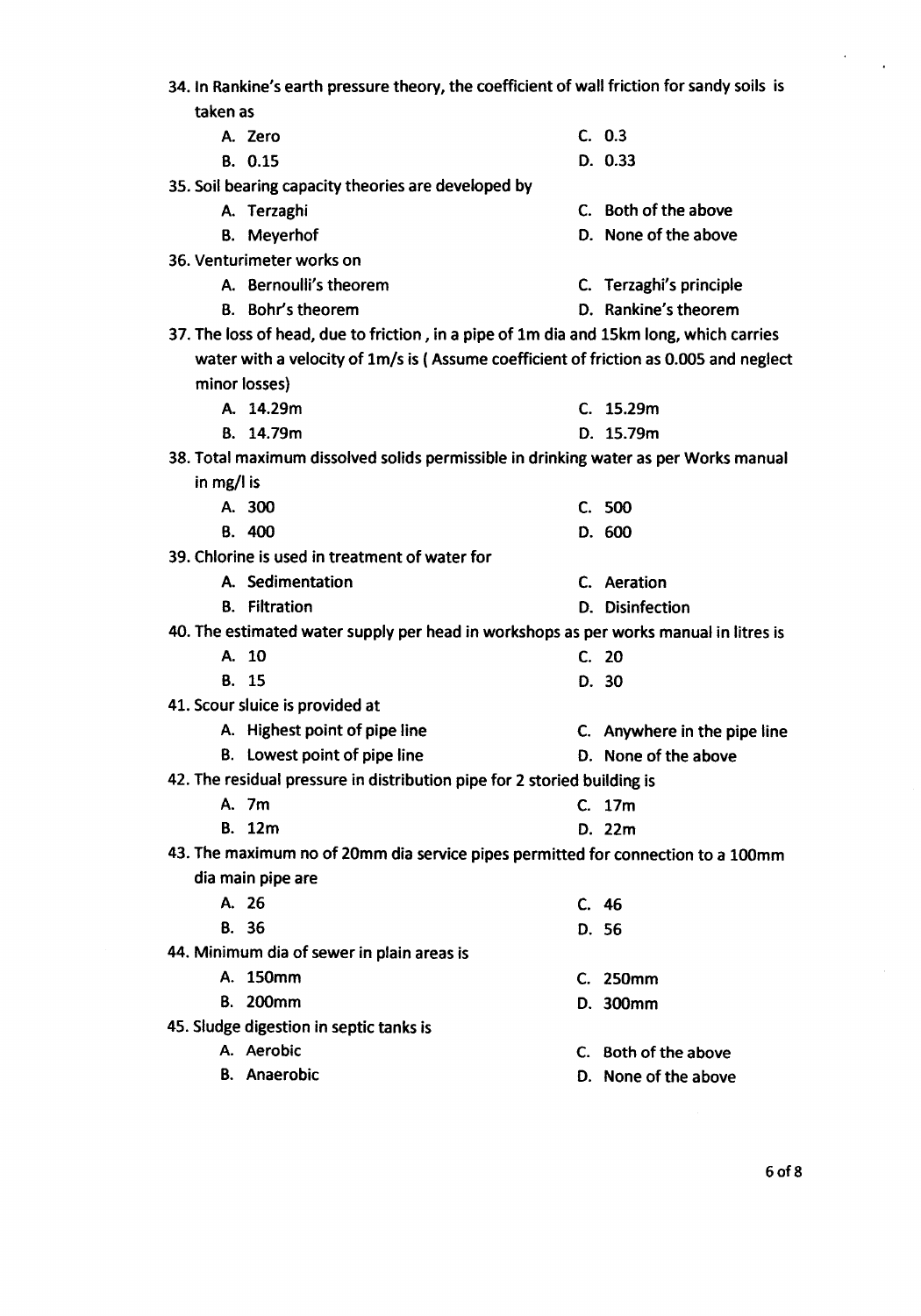#### SECTION -III

#### Answer any three questions. All questions carry 20 marks each.

- 1. (A) Write short notes on open and closed traverse. SM
	- (B)During measurement of distance, a pond had been come across the path. Let P and  $Q$  are the stations selected on the opposite side of the pond. A line PC = 900 m, was set out on one side of PQ, and a line PD =1749.28m was set out on the other side, such that CQDwas in a straight line. The length of the lines CQ and QD are 900m and 600m respectively. Determine the desired distance PQ.

(Graphical method is not permitted) SM



(C)A closed-loop traverse was run among stations A, B, Cand 0 having following observation

| AB | 372.222 | 0° 42'           |
|----|---------|------------------|
| ВC | 164.988 | $94^{\circ} 42'$ |
| CD | 242.438 | 183° 04'         |
| DΑ | 197.145 | $232^{\circ}51'$ |

Find the consecutive coordinates of the station and find out the magnitude and direction of the closing error if it exists. 10M

2. (A) Briefly describe the errors in plane table surveying and the good practices to minimise those errors. 10M (B)Briefly describe setting of a simple circular curve with Theodolite 10M